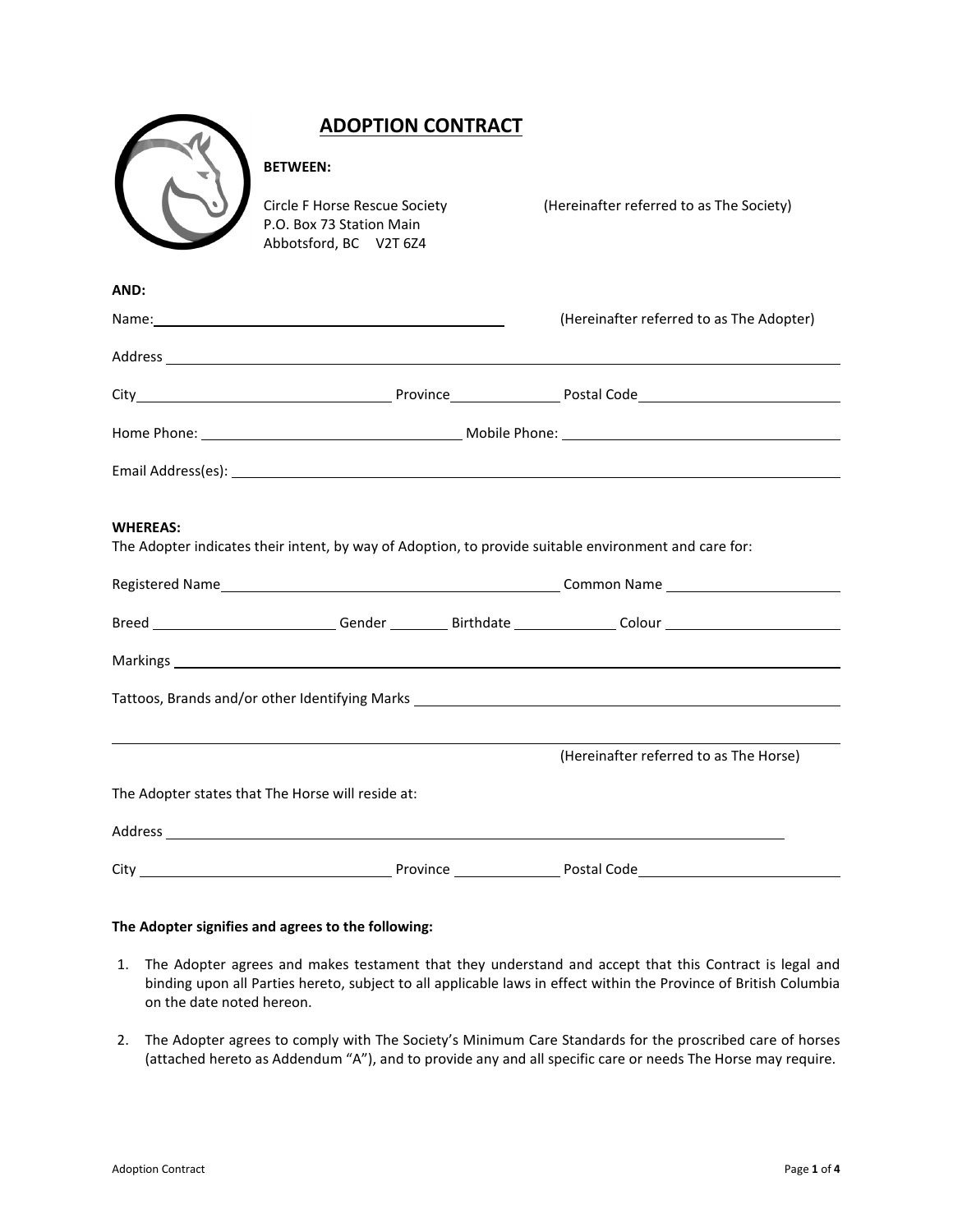- 3. The Adopter agrees and makes testament that they, or their agents, assigns or other persons or entities that may exact control over or participate in the care of The Horse, shall ensure ongoing compliance with both the aforementioned Standards and any and all applicable laws, statutes and/or bylaws.
- 4. The Adopter shall make all reasonable efforts to protect The Horse from harm; and shall ensure ongoing progressive husbandry and generally accepted care such as, but not necessarily limited to;
	- a. Unobstructed access to clean water and suitable shelter
	- b. All necessary feed, nutrients, medications, preparations, et cetera, as may be needed to maintain optimum health for The Horse
	- c. The Adopter must also supply, when needed, ancillary support in the form of farriery, veterinary and other professional services.
- 5. The Adopter recognizes and accepts that The Society shall retain full and legal ownership of The Horse until such time as The Adopter is granted full title to The Horse (hereinafter referred to as the Permanent Placement - Amendment "A"; a document that shall be signed by both Parties hereto, and upon which time shall form a part of this Contract).
	- a. The Adopter understands and accepts that there is no set time frame for this process, and that eventual release of title to The Horse by way of Amendment "A" will be based on subsequent assessments.
	- b. Until Amendment "A" has been granted in writing by The Society, The Adopter shall not make any attempt to sell, transfer, dispose of or otherwise relinquish control of The Horse. Any such act constitutes a breach of this Contract, and may render The Adopter liable for civil and/or legal action(s).
	- c. Until Amendment "A" has been tendered, The Adopter must inform The Society, and receive acknowledgment thereof prior to any change of venue, residence, condition or other physical change to the environment or domicile of The Horse.
	- d. The Adopter further agrees and guarantees to furnish The Society with any change of their own personal contact information while this Contract is in force.
	- e. Until such a time as The Society tenders Amendment "A" to The Adopter, The Society may at any reasonable time perform any assessments to confirm The Horse is being cared for in accordance to this Contract and the Standards referred to herein.
	- f. The Adopter is urged to contact The Society at any time to request guidance, information or assistance with respect to any situation or concern for The Horse. The Society will make every reasonable attempt to correct any situation within their power before electing or agreeing to return The Horse to the custody of The Society.
	- g. At any time before The Society tenders Amendment "A" to The Adopter, should The Society deem either that The Horse is not being cared for appropriately, or that The Adopter has not complied with the conditions as set out herein, or should any other situation develop which directly or indirectly impacts the welfare of The Horse, The Society reserves the right to seize The Horse without notice to any person or entity. This includes, but is not limited to, any attempts by The Adopter to sell, transfer custody and/or direct responsibility for care of The Horse. This clause also specifically speaks to whatever level and means of care The Horse may generally or specifically require, or any failure on the part of The Adopter to effectively ensure the care, safety and well-being of The Horse.
	- h. Should The Horse be returned to the custody of The Society, at any time and for any reason, The Society shall determine the eventuality of any returns or refunds with respect to the adoption fee for The Horse. At no time does The Society guarantee or promise to refund any monies paid to The Society pursuant to this Contract, or subsequent Amendment.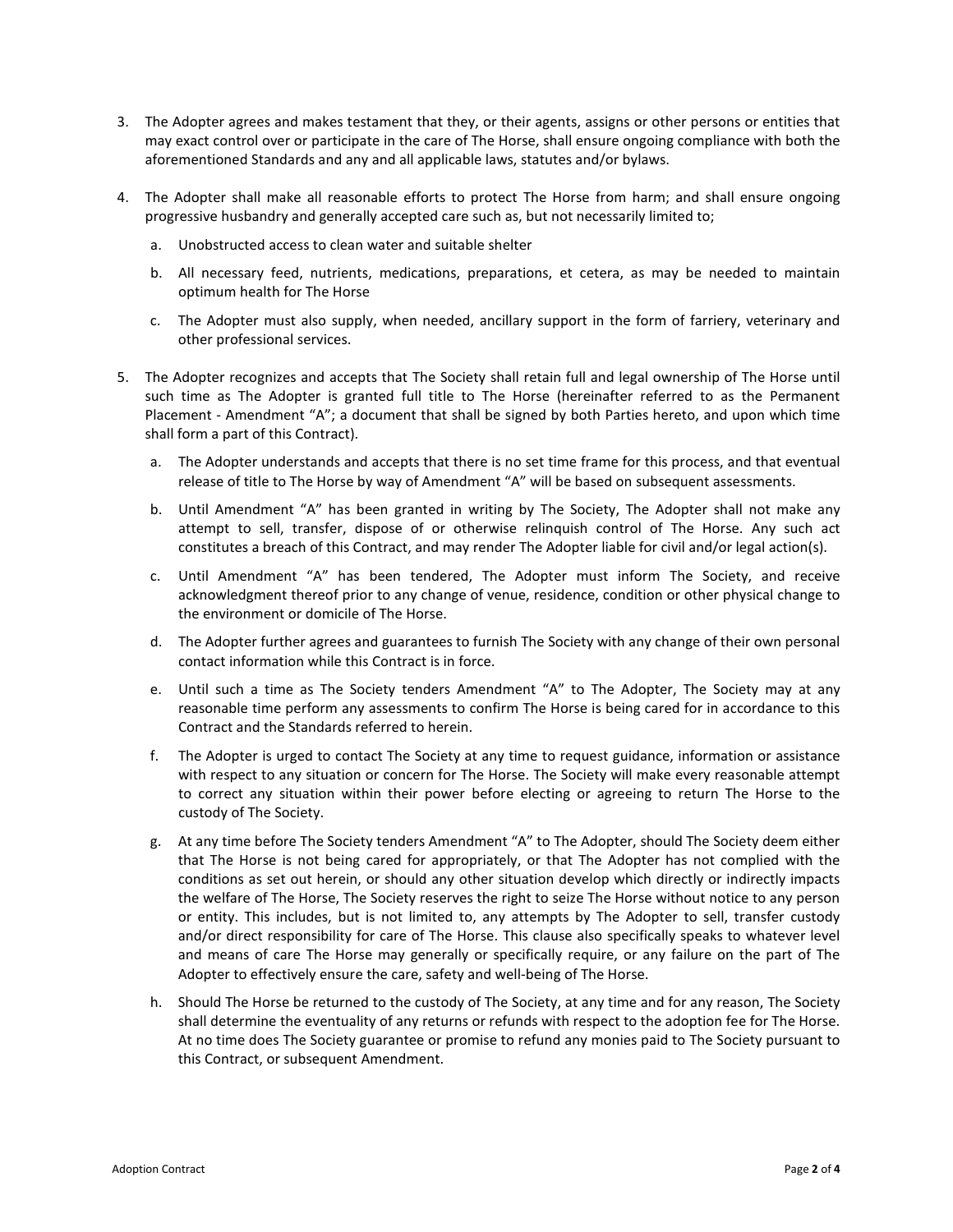- 6. Subsequent to receipt of Amendment "A" by The Adopter, The Society retains for all time hereafter "right of first refusal" should The Adopter wish to sell or dispose of The Horse. This clause does not constitute a covenant or promise by The Society that they will assume responsibility for The Horse after The Adopter has received The Amendment.
- 7. The Horse shall not be used for breeding, racing, or any uncommonly dangerous pursuits.
- 8. The Horse may be used only for the following purpose(s) (Strike out any items not in accordance with the abilities of The Horse, or as deemed by The Society):
	- a. General Pleasure
	- b. Trail rides
	- c. Schooling shows and/or low level competition
	- d. Specific to the natural abilities and/or limitations of The Horse, the following restrictions shall also apply:

\_\_\_\_\_\_\_\_\_\_\_\_\_\_\_\_\_\_\_\_\_\_\_\_\_\_\_\_\_\_\_\_\_\_\_\_\_\_\_\_\_\_\_\_\_\_\_\_\_\_\_\_\_\_\_\_\_\_\_\_\_\_\_\_\_\_\_\_\_

\_\_\_\_\_\_\_\_\_\_\_\_\_\_\_\_\_\_\_\_\_\_\_\_\_\_\_\_\_\_\_\_\_\_\_\_\_\_\_\_\_\_\_\_\_\_\_\_\_\_\_\_\_\_\_\_\_\_\_\_\_\_\_\_\_\_\_\_\_

\_\_\_\_\_\_\_\_\_\_\_\_\_\_\_\_\_\_\_\_\_\_\_\_\_\_\_\_\_\_\_\_\_\_\_\_\_\_\_\_\_\_\_\_\_\_\_\_\_\_\_\_\_\_\_\_\_\_\_\_\_\_\_\_\_\_\_\_\_

\_\_\_\_\_\_\_\_\_\_\_\_\_\_\_\_\_\_\_\_\_\_\_\_\_\_\_\_\_\_\_\_\_\_\_\_\_\_\_\_\_\_\_\_\_\_\_\_\_\_\_\_\_\_\_\_\_\_\_\_\_\_\_\_\_\_\_\_\_

\_\_\_\_\_\_\_\_\_\_\_\_\_\_\_\_\_\_\_\_\_\_\_\_\_\_\_\_\_\_\_\_\_\_\_\_\_\_\_\_\_\_\_\_\_\_\_\_\_\_\_\_\_\_\_\_\_\_\_\_\_\_\_\_\_\_\_\_\_

- 9. The Adopter shall assume any and all costs associated with and/or arising from the safe transport of The Horse, both to the place where The Horse will reside during the adoption period, and should the need arise, returning to the custody of The Society.
- 10. During the period from the date hereon and until such time as The Society provides The Adopter with unobstructed title to The Horse, The Adopter must immediately notify The Society of grave illness, ailment or injury to The Horse. The Adopter will also provide to The Society proof of any such illness, ailment or injury, and an auditable recording of all actions taken on behalf of the safety, health and well-being of The Horse.
	- a. Should the illness, ailment or injury be grave enough to require euthanasia, all reasonable attempts must be made beforehand to personally contact a duly appointed agent of The Society. The Adopter must be prepared to substantiate this with a veterinary disclosure.
- 11. Insurance coverage on The Horse, along with any and all costs associated with such coverage, shall be the sole responsibility of The Adopter. The Society does not require insurance coverage; such coverage is entirely at the discretion of The Adopter.
- 12. Special Considerations, if any, to this Contract are as follows: